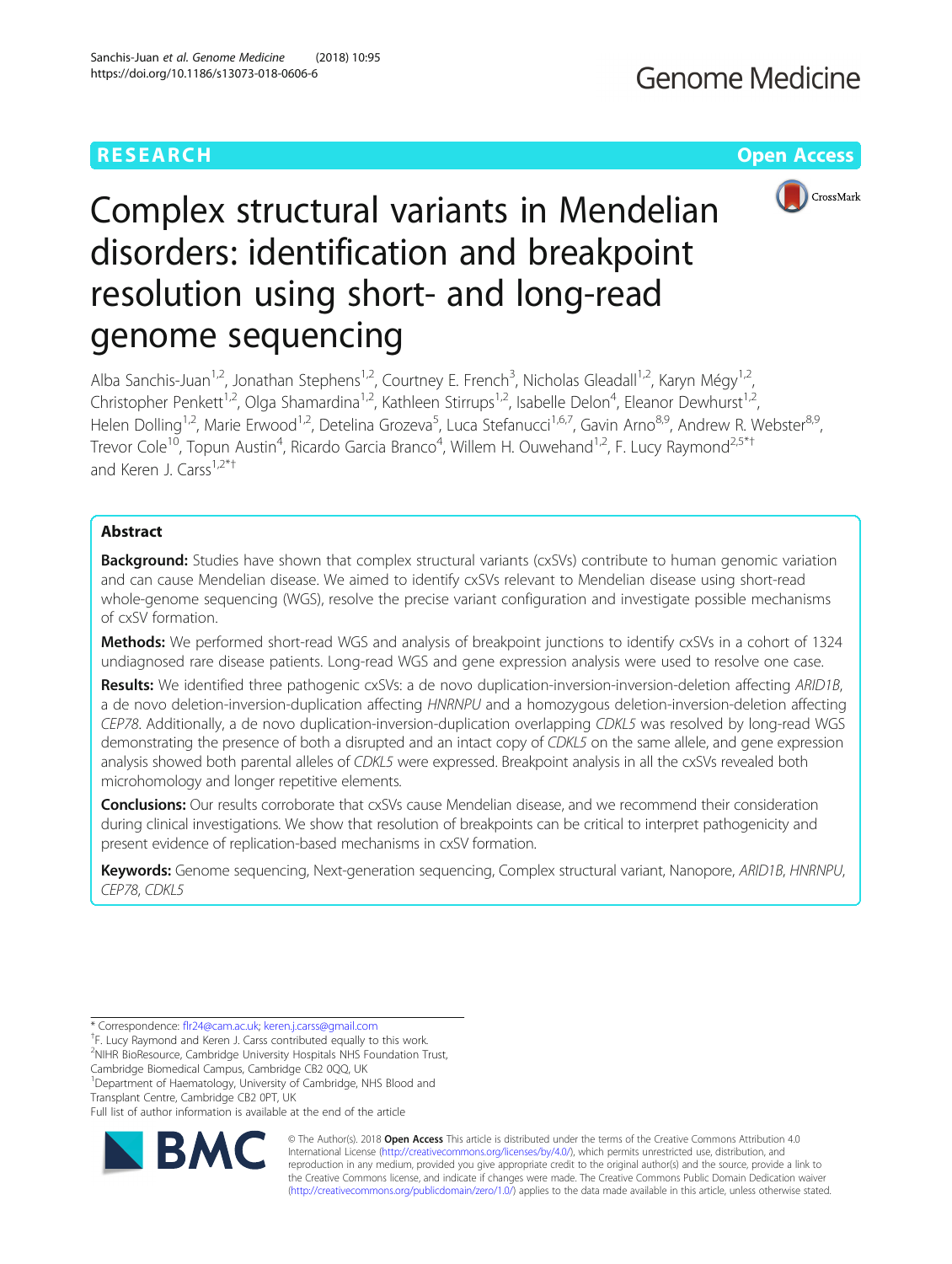# Background

Structural variants (SVs) are a major source of variation in the human genome and collectively account for more differences between individuals than single nucleotide variants (SNVs) [[1](#page-8-0), [2\]](#page-8-0). SVs are categorised as canonical or complex [[3](#page-8-0)]. The canonical forms can be balanced or unbalanced and comprise inversions, insertions, translocations, deletions and duplications. More complex rearrangements are typically composed of three or more breakpoint junctions and cannot be characterised as a single canonical SV type. These are known as non-canonical or complex SVs (cxSVs) [\[3,](#page-8-0) [4](#page-8-0)].

Several previous studies have reported clinically relevant cxSVs in individuals with Mendelian disorders. For example, a duplication-triplication-inversion-duplication was found at the MECP2 and PLP1 loci in individuals with MECP2 duplication syndrome or Lubs syndrome (MIM: 300260) and Pelizaeus-Merzbacher disease (MIM: 312080) [\[5,](#page-8-0) [6](#page-9-0)], and a duplication-inversion-terminal deletion of chromosome 13 was present in foetuses with 13q deletion syndrome [\[7](#page-9-0)], among others [[8](#page-9-0)–[10](#page-9-0)]. Recently, pathogenic cxSVs associated with autism spectrum disorder and neuropsychiatric disorders have also been reported [[11](#page-9-0), [12\]](#page-9-0). Whole-genome sequencing (WGS) studies have shown that cxSVs are considerably more abundant and diverse than had been previously appreciated, representing an estimated 2% of the SVs in the human genome, and each human genome contains on average 14 cxSVs [[11](#page-9-0)]. The presence of multiple types of cxSVs has also been independently observed in several other studies  $[5, 12-14]$  $[5, 12-14]$  $[5, 12-14]$  $[5, 12-14]$  $[5, 12-14]$  $[5, 12-14]$ . Extreme cases of cxSVs, such as chromothripsis, have also been identified in both cancer cells and the germline and involve hundreds of rearrangements often concerning more than one chromosome [[11,](#page-9-0) [15\]](#page-9-0).

Nevertheless, cxSVs are not typically considered during genomic analysis, largely due to technical challenges of identification. Complex SVs have been reported in projects such as the 1000 Genomes, but these primarily focused on the canonical types  $[1, 16, 17]$  $[1, 16, 17]$  $[1, 16, 17]$  $[1, 16, 17]$  $[1, 16, 17]$  $[1, 16, 17]$ . With the rapid expansion of high-throughput sequencing technologies including longread WGS, genome-wide characterisation of SVs with high precision has been achieved [\[1\]](#page-8-0), facilitating the study of more complex forms of SVs.

Therefore, in the present study, we sought to investigate the role of cxSVs in Mendelian disease by first identifying potentially clinically relevant cxSVs in a subset of the NIHR BioResource project using short-read WGS, second, resolving the variant configuration to base pair level resolution and, third, investigating possible mechanisms of cxSV formation by breakpoint analysis.

#### Methods

# Cohort description

This cohort comprises 1324 individuals from the NIHR BioResource research study, which performs WGS of individuals with undiagnosed rare disorders. It is composed of three different subprojects: 725 were in the Inherited Retinal Disorders (IRD) project, 472 were in the Neurological and Developmental Disorders (NDD) project and 127 were in the Next Generation Children (NGC) project, which performs diagnostic trio WGS of individuals from Neonatal and Paediatric Intensive Care Units.

# Short-read WGS and variant identification

We performed short-read WGS and excluded the possibility of pathogenic SNVs or indels, as part of the NIHR BioResource project as previously described [[18](#page-9-0)]. For the NDD and IRD subprojects we restricted SNVs and indel analysis to known disease-associated genes, which we assembled from sources including OMIM, RetNet and literature searches, then curated to ensure they comply with previously described criteria [[19](#page-9-0)]. The lists comprise 1423 genes (NDD) and 248 genes (IRD). For NGC participants, trio analysis focused on de novo and rare biallelic variant discovery unrestricted by a gene list.

The first stage of cxSV identification was calling and filtering canonical SVs. These initial calls comprise simple canonical SVs, and those which were potentially individual segments of cxSVs were then identified by clustering. These canonical SVs were called by Canvas [[20\]](#page-9-0), which identifies copy number gains and losses based on read depth, and Manta [[21\]](#page-9-0), which calls translocations, deletions, tandem duplications, insertions and inversions, and is based on both paired read fragment spanning and split read evidence. SVs were initially filtered to keep only those that pass standard Illumina quality filters, do not overlap previously reported CNVs in healthy cohorts [[22](#page-9-0)] and are rare (minor allele frequency  $< 0.01$ ) in the whole NIHR BioResource study  $(n = 9453)$  Schematic of the workflow can be found in Additional file [1](#page-8-0): Figure S1.

#### Identification of potentially clinically relevant cxSVs

To identify potentially clinically relevant cxSVs we first identified putative cxSVs in the 1324 individuals by clustering canonical SV calls from Canvas and Manta using Bedtools cluster allowing a maximum distance between calls of 1 Kb [\[23\]](#page-9-0). We then categorised the putative cxSVs into different subtypes previously described [\[11\]](#page-9-0).

Next, as the scope of this study was limited to the identification of potentially clinically relevant cxSVs, we performed strict post-processing on the list of putative cxSVs. We excluded any for which visual inspection of the reads in IGV suggested the cxSV was not real but an artefact of a region of low sequencing quality and any in a gene that was not consistent with both the expected genotype and phenotype of the patient. We also filtered out retrotransposons, which are miscalled as multiple clustered intronic deletions, and dispersed duplications,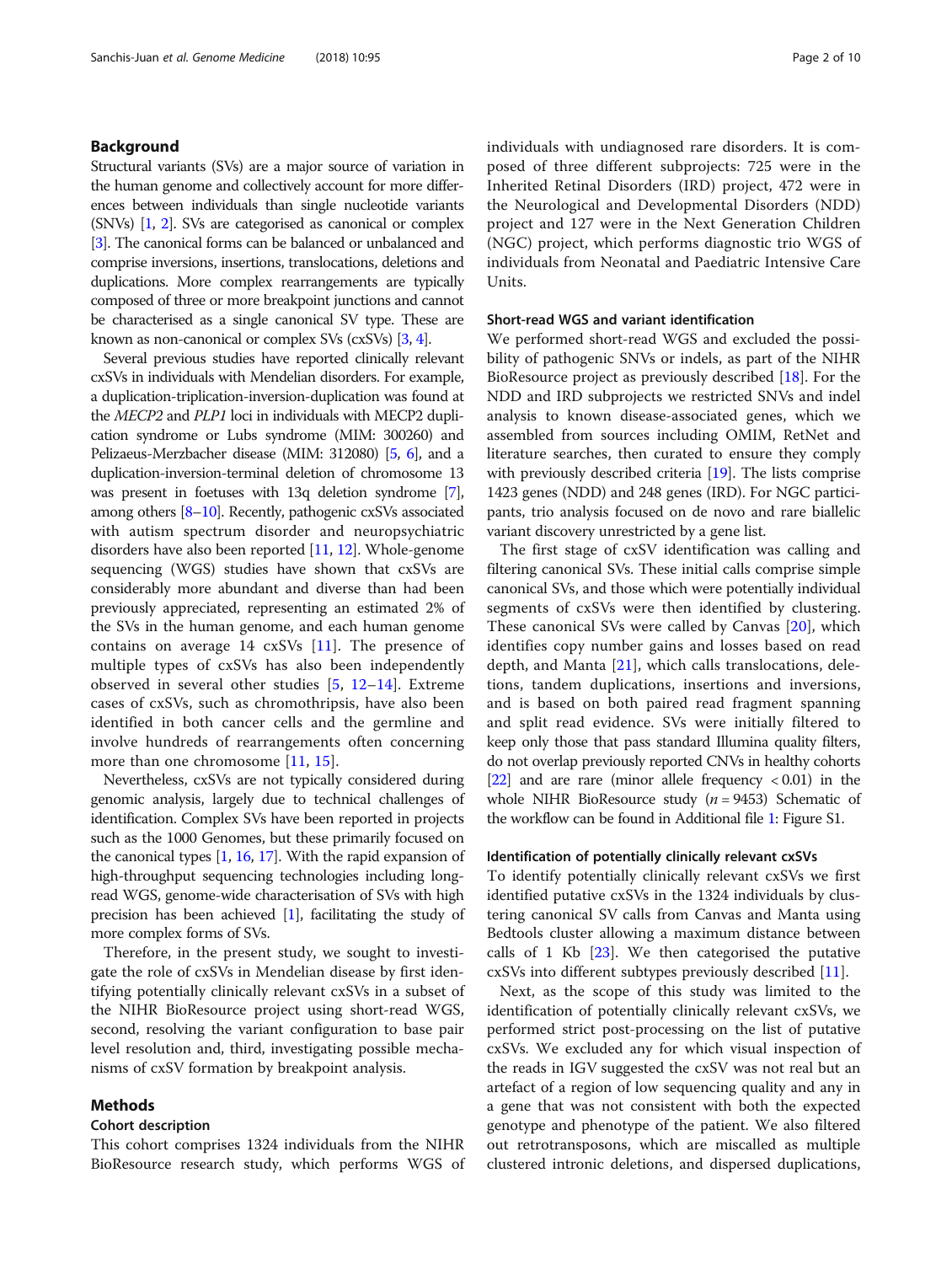## Validation

Sanger sequencing of the PCR product of the breakpoints was performed using standard protocols. Copy number variable segments of cxSVs and regions of homozygosity were confirmed using Illumina SNP genotyping array as previously described [[18](#page-9-0)], and/or CytoScan® 750 K Cytogenetics Solution microarray (Affymetrix).

To resolve the configuration of the cxSV in participant 4 (P4), we performed long-read WGS with Oxford Nanopore Technologies (ONT). The sample was prepared using the 1D ligation library prep kit (SQK-LSK108), and genomic libraries were sequenced on R9 flowcell. Read sequences were extracted from base-called FAST5 files by albacore (version 2.0.2) to generate FASTQ files and then aligned against the GRCh37/hg19 human reference genome using NGMLR (version 0.2.6) [\[25](#page-9-0)] and LAST (version 912) [[26](#page-9-0)], in order to compare results. Analysis was performed using default parameters, and for LAST, we used first last-train function to optimise alignment scoring. Variant calling was performed with Sniffles [\[25\]](#page-9-0) and NanoSV [[27](#page-9-0)], respectively.

RNA gene expression analysis of CDKL5 was as also performed on P4 and both parents. RNA was extracted from blood using the PAXgene Blood RNA Kit (QIAGEN) and retro-transcribed using the High Capacity cDNA Reverse Transcription Kit (Thermo Fisher Scientific). We performed PCR amplification and Sanger sequencing of the informative SNP rs35478150 (X:g.18638082A>C).

#### Breakpoint flanking sequence analysis

We analysed the sequence flanking each confirmed breakpoint (+/− 150 bps) and manually identified microhomology. The percentage of repetitive sequence was then calculated using RepeatMasker version open-4.0.7 (<http://www.repeatmasker.org>). In order to identify de novo SNVs and indels at the breakpoint junctions, SNV/indel calling and de novo filtering was performed with Platypus [\(http://github.com/andyrimmer/Platypus](http://github.com/andyrimmer/Platypus)) for those participants for which parental WGS was available (P1 and P4).

# Results

# Potentially clinically relevant cxSVs in four individuals with Mendelian disease

We identified four individuals with potentially clinically relevant cxSVs. Participant 1 (P1) presents a de novo duplication-inversion-inversion-deletion encompassing ARID1B (MIM: 135900) that causes Coffin-Siris syndrome (CSS [MIM: 135900]). This individual was a 4-month-old female who was born prematurely and presented with characteristic features of CSS as a neonate. CSS is a

multiple malformation syndrome characterised by intellectual disability, severe speech impairment, coarse facial features, microcephaly, developmental delay and hypoplastic nails of the fifth digits [[28](#page-9-0)].

A large cxSV was identified on chromosome 6, comprising a 3.3 Mb duplication, two inversions of 4.9 Kb and 3.3 Mb, and a 16.3 Mb deletion (Fig. [1](#page-3-0)a; Table [1\)](#page-4-0). A total of 87 protein-coding genes were within the structural variant boundaries (Additional file [2](#page-8-0): Table S1), of which 21 have been previously described as disease-associated in OMIM. The 16.3 Mb deletion contains 72 genes, of which only 6 have been reported as associated with autosomal dominant disease or constrained for loss-of-function (LOF) variation in ExAC [\[29\]](#page-9-0) (Additional file [2:](#page-8-0) Table S1). Of these 6, only ARID1B has been previously reported as disease-associated with a LOF mechanism. Haploinsufficiency of ARID1B causes CSS, consistent with the phenotype of P1. We also looked at the 10 autosomal recessive genes within the deletion and did not find a second likely pathogenic variant in any. No disease-associated gene that was present within the duplicated region had been reported to be triplosensitive. Furthermore, the first inversion and the 3′ breakpoint of the second inversion were within CNKSR3 (MIM: 617476). However, CNKSR3 has not previously been associated with disease and is not constrained for LOF variation in ExAC; thus, the effect of this inversion on the phenotype remains unknown.

Although the LOF of ARID1B likely explains the phenotype of this individual, it is possible that other genes affected by the cxSV might contribute to the phenotype. Examination of the parental origin of the hemizygous variants in the deleted region confirmed that the cxSV occurred on the paternal chromosome, consistent with previously reported observations that  $\sim 80\%$  of de novo mutations are of paternal origin [\[30](#page-9-0)].

Participant 2 (P2) has a de novo deletion-inversion-duplication encompassing HNRNPU (MIM: 602869). This individual is a 22-year-old male who presented at term with hypotonia. All his early developmental milestones were delayed, and he presented with tonic-clonic seizures at 9 months. His seizure disorder has been managed by medication but has continued episodically into adulthood. He also has significant intellectual disability, autism, and limited speech and language, and MRI showed partial agenesis of the corpus callosum and enlarged ventricles.

We identified a cxSV on chromosome 1, formed by a 1.2 Mb deletion and a 246 Kb duplication flanking an inversion of 505 Kb (Fig. [1b](#page-3-0); Table [1\)](#page-4-0). This variant encompassed eight genes (Additional file [2:](#page-8-0) Table S1), of which two were previously associated with disease: COX20 (MIM: 614698) and HNRNPU, both within the deletion boundaries. Haploinsufficiency of COX20 was not deemed likely to be pathogenic as variants in this gene have an autosomal recessive mode of inheritance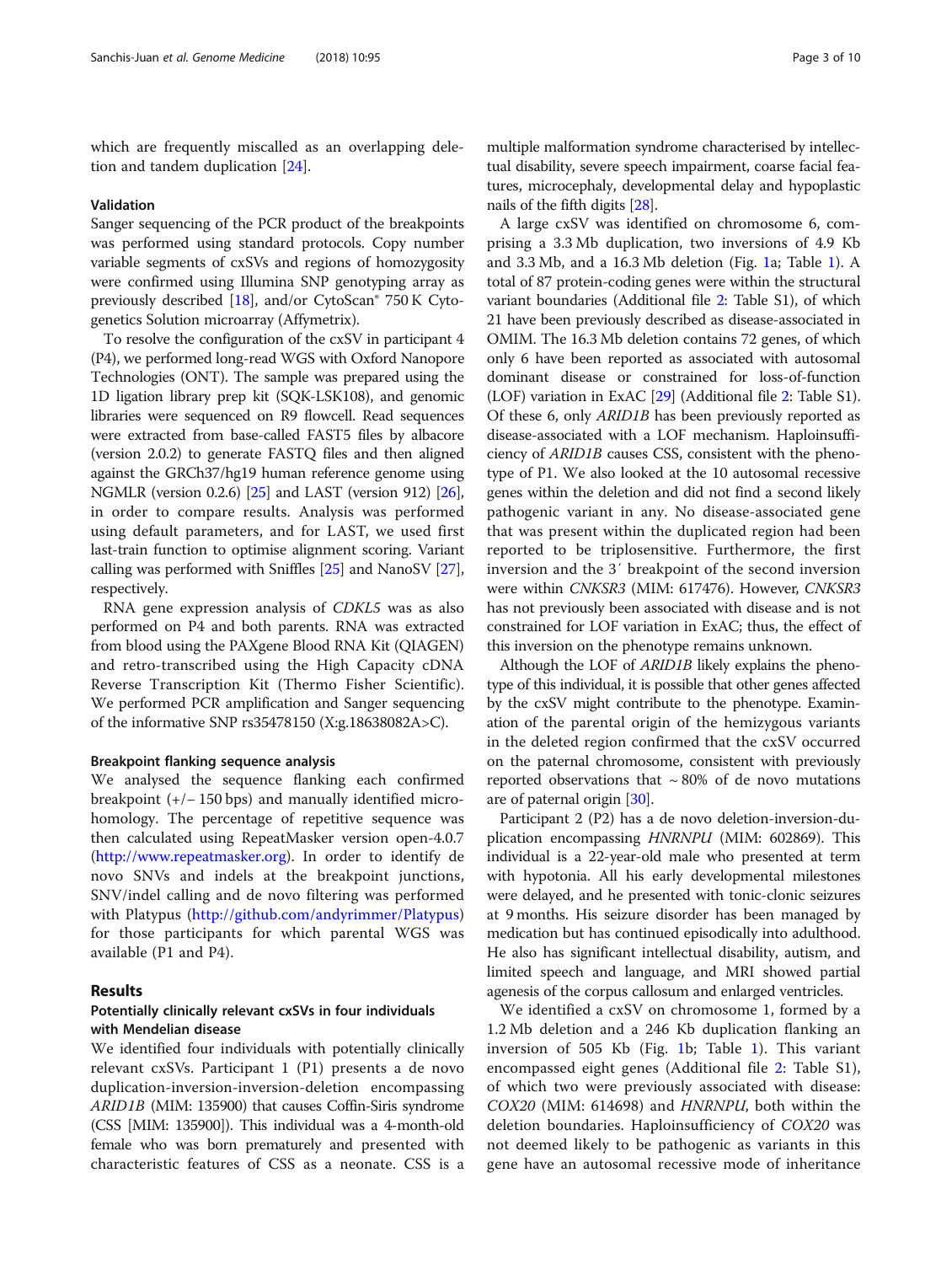<span id="page-3-0"></span>

deletion-inversion-duplication causes intellectual disability and seizures in P2. c A deletion-inversion-deletion causes cone-rod dystrophy in P3. d A duplication-inversion-duplication overlaps with CDKL5 in P4, who had neonatal hypoxic-ischaemic encephalopathy. Oxford Nanopore Technology (ONT) long-read WGS confirms the presence of a disrupted (J2) and intact (J6) copy of the gene. Only paternally inherited reads overlapping the junction breakpoints are shown

and result in a mitochondrial complex IV deficiency (MIM: 220110), which is not consistent with the individual's phenotype, and no second rare variant was identified. However, HNRNPU is a highly constrained gene for LOF variants, in which haploinsufficiency causes early infantile epileptic encephalopathy (EIEE [MIM: 617391]).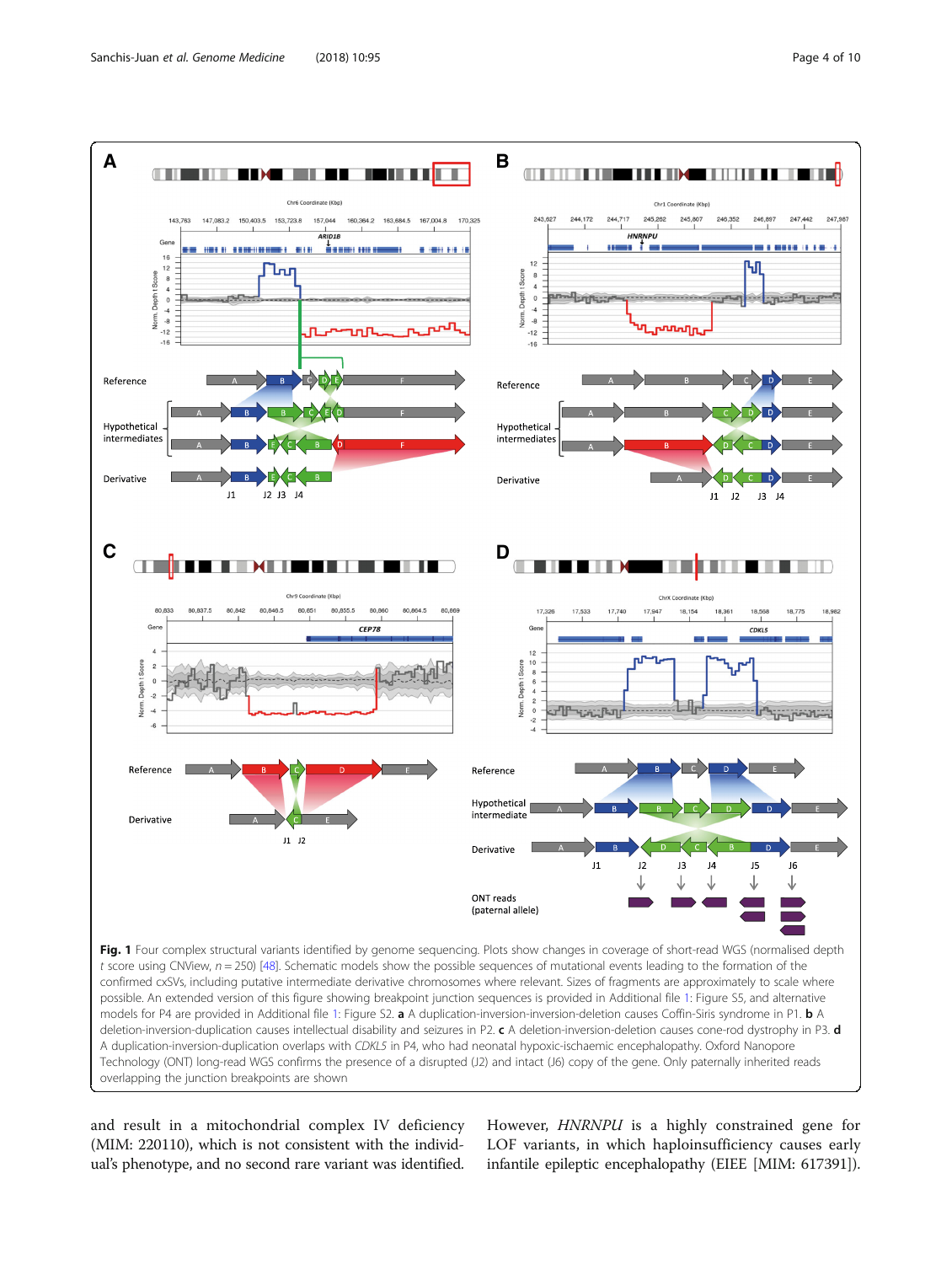<span id="page-4-0"></span>

|                     | hold of the structure of the structure of the structure of the structure of the structure of the structure of the structure of the structure of the structure of the structure of the structure of the structure of the struct<br>Details of participant |        | Details of whole cxSV |                                                                                                                                                                                                                                                                  |                            |                                    |                 |                         |                       | Details of individual rearrangement events |                |                       |         |                           |
|---------------------|----------------------------------------------------------------------------------------------------------------------------------------------------------------------------------------------------------------------------------------------------------|--------|-----------------------|------------------------------------------------------------------------------------------------------------------------------------------------------------------------------------------------------------------------------------------------------------------|----------------------------|------------------------------------|-----------------|-------------------------|-----------------------|--------------------------------------------|----------------|-----------------------|---------|---------------------------|
|                     | Participant Phenotype                                                                                                                                                                                                                                    | Sex    | cxSV type             | Nomenclature                                                                                                                                                                                                                                                     | Inheritance                | (implicated gene)<br>Pathogenicity | 5               | Start<br>$\overline{5}$ |                       | Fug                                        | $\gtrsim$      | segmentsb<br>Included | Size    | Confirmation<br>method    |
| $\overline{\Delta}$ | Coffin-Siris                                                                                                                                                                                                                                             | Щ      | dupINVinvDEL          | 46,XX,der(6)(q25.1,q28)dn                                                                                                                                                                                                                                        | De novo                    | Pathogenic                         | $\frac{t}{\pm}$ | $\circ$                 | S1443332 <sup>a</sup> | 154768570                                  | <b>Slug</b>    | $\infty$              | 3.3 Mb  | Microarray                |
|                     | syndrome; Atrial<br>septal defect;                                                                                                                                                                                                                       |        |                       | (6pter->6q25.2(+)(154768570):<br>seq[GRCh37/hg19]der(6)                                                                                                                                                                                                          |                            | (ARI)                              |                 |                         | 51443332              | 154778901 Inv                              |                | B-C-E                 | 3.3 Mb  | Sanger                    |
|                     | Cleft soft palate                                                                                                                                                                                                                                        |        |                       | q25.2(+)(154778901),q25.2(+)                                                                                                                                                                                                                                     |                            |                                    |                 |                         | 54774047              | 154778992                                  | $\geq$         | $\overline{a}$        | 4.9 kb  | Sanger                    |
|                     |                                                                                                                                                                                                                                                          |        |                       | $-151443182 - 151443482)$ )dn<br>q25.2(-)(154768570),q25.1(-)<br>q25.2(-)(154774047),q25.2<br>$(-)(154768570)$ :<br>54778992:                                                                                                                                    |                            |                                    |                 |                         | 154778901             | 171115067                                  | Del            | $\overline{d}$        | 16.3 Mb | Sanger and<br>Microarray  |
| $\mathbb{S}$        | Tonic-clonic<br>seizures;                                                                                                                                                                                                                                | $\geq$ | delINVdup             | 46,XX,der(1)(q44,q44).<br>seq[GRCh37/hg19]der(1)                                                                                                                                                                                                                 | De novo                    | Pathogenic<br>(HNRNPU)             | $\frac{1}{2}$   |                         | 244867200             | 246064238                                  | $\overline{P}$ | $\approx$             | 1.2 Mb  | Sanger and<br>Viicroarray |
|                     | ntellectual<br>disability;                                                                                                                                                                                                                               |        |                       | :1pter->1q44(+)(244867200):<br><b>CGCC(5):</b>                                                                                                                                                                                                                   |                            |                                    |                 |                         | 246064238             | 246816211                                  | $\geq$         | 9                     | 505 kb  | Sanger                    |
|                     | difficulties<br>Learning                                                                                                                                                                                                                                 |        |                       | q44(+)(246569871)->1qter)dn<br>q44(-)(246816211),q44(-)<br>GGGTAG{48}:<br>246064238}):                                                                                                                                                                           |                            |                                    |                 |                         | 246569871             | 246816211                                  | Dup            | $\bigcirc$            | 246 kb  | Sanger and<br>Microarray  |
| m                   | dystrophy;<br>Cone-rod                                                                                                                                                                                                                                   | $\leq$ | delINVdel             | 46,XX,der(9)(q21.2,q21.2)<br>seq[GRCh37/hg19]der(9)                                                                                                                                                                                                              | available<br>$\frac{1}{2}$ | Pathogenic<br>(CEPZ8)              | Hom             | 0                       | 80843698              | 80849462                                   | $\overline{R}$ | $\infty$              | 5.7 kb  | Sanger and<br>Microarray  |
|                     | Sensorineural<br>hearing loss                                                                                                                                                                                                                            |        |                       | (9pter->9q21.2(+)(80843698):<br>q21.2(-)(80849760)),q21.2(-)                                                                                                                                                                                                     |                            |                                    |                 |                         | 80849462              | 80849760                                   | $\geq$         | ◡                     | 298 bp  | Sanger                    |
|                     |                                                                                                                                                                                                                                                          |        |                       | q21.2(+)(80859678}->9qter)<br>$(80849462)$ :                                                                                                                                                                                                                     |                            |                                    |                 |                         | 80849760              | 80859678                                   | $\overline{2}$ | △                     | 9.9 kb  | Sanger and<br>Microarray  |
| 조                   | birth asphyxia;<br>HIE Grade 2,                                                                                                                                                                                                                          | Щ      | dupINVdup             | 46,XX,der(X)(p22.13,p22.13)dn<br>seq[GRCh37/hg19]der(X)                                                                                                                                                                                                          | De novo                    | VUS (CDKL5)                        | Het             | $\times$                | 17793009              | 18074005                                   | <b>S</b>       | $\infty$              | 280 kb  | Sanger and<br>Vicroarray  |
|                     | Fetal distress;<br>Intrauterine<br>hypoxia                                                                                                                                                                                                               |        |                       | Xpter->Xp22.13(+)(18074005):<br>p22.13(-)(18532312),p22.13(-)<br>GCACAC{100}:                                                                                                                                                                                    |                            |                                    |                 |                         | 17793009              | 18532312                                   | $\geq$         | $B-C-D$               | 458 kb  | Sanger and<br>ONT         |
|                     |                                                                                                                                                                                                                                                          |        |                       | p22.13(+)(18248955)->Xqter)dn<br>(17793009):                                                                                                                                                                                                                     |                            |                                    |                 |                         | 18248955              | 18532312                                   | Dup            | $\bigcirc$            | 283 kb  | Microarray                |
|                     | cxSV complex structural variant, GT genotype, Chr chromosome, SV<br><sup>D</sup> Refers to genomic segments as shown in Fig. 1                                                                                                                           |        |                       | cxSVs are described using Next-Gen Cytogenetic Nomenclature [49]. For details of all affected genes, see Additional file 2: Table S1<br>Not confirmed by Sanger sequencing; coordinate obtained from direct observation of WGS data in IGV<br>structural variant |                            |                                    |                 |                         |                       |                                            |                |                       |         |                           |

Table 1 Characteristics of participants, complex structural variants, and individual rearrangement events Table 1 Characteristics of participants, complex structural variants, and individual rearrangement events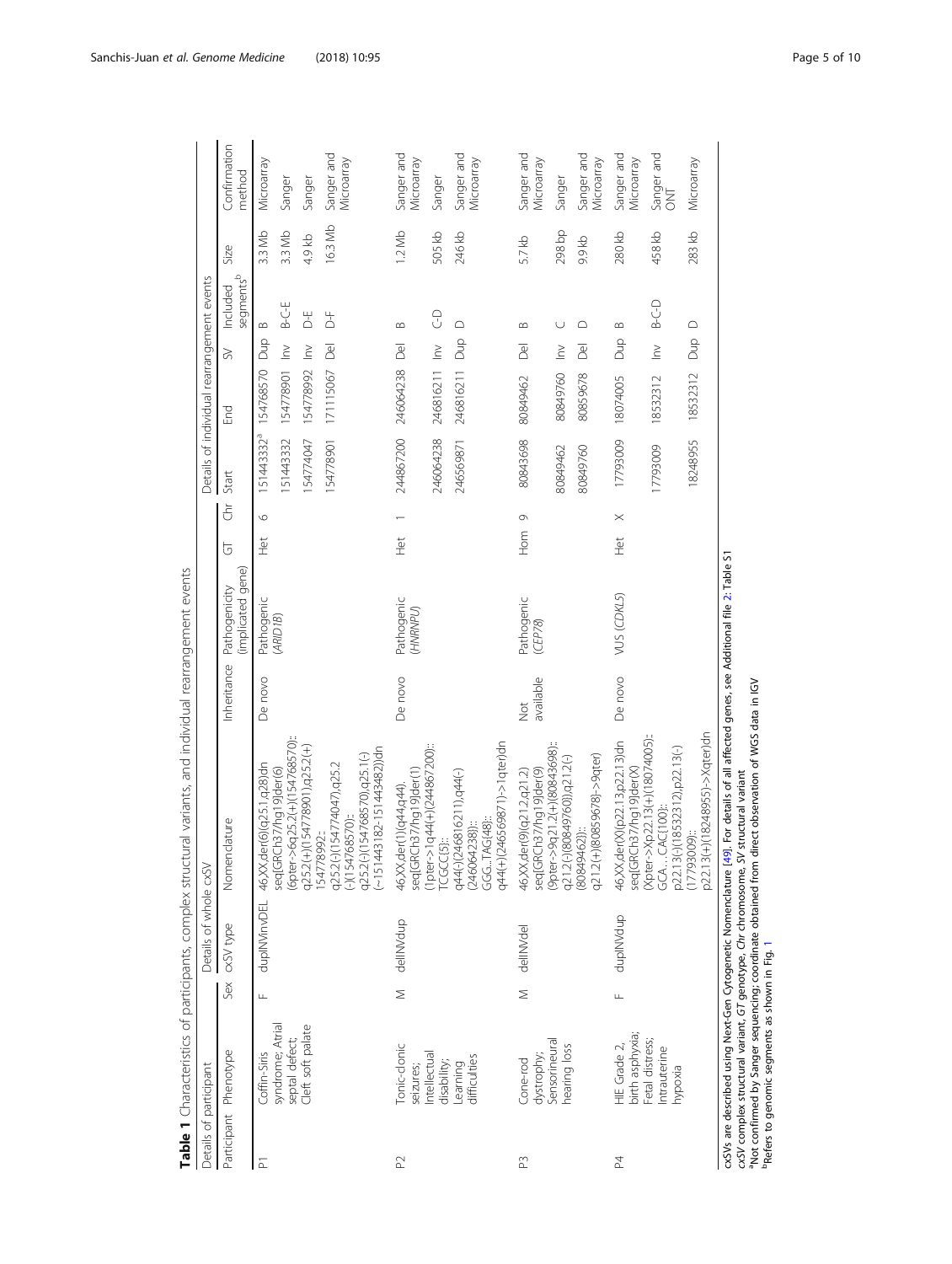Microdeletions of HNRNPU have been described in individuals with intellectual disability and other clinical features, such as seizures, corpus callosum abnormalities and microcephaly [\[31\]](#page-9-0).

Participant 3 (P3), a 66-year-old male, presented with a cone-rod dystrophy and hearing loss due to a homozygous deletion-inversion-deletion overlapping CEP78 (MIM: 617110). Onset was in his fifth decade with central vision loss, photophobia and nystagmus accompanied by progressive hearing impairment, following a severe influenza-like viral infection. Two homozygous deletions in chromosome 9 of nearly 6 and 10 Kb were found flanking an inversion of 298 bp (Fig. [1c](#page-3-0); Table [1\)](#page-4-0). The second deletion intersects with the first 5 exons of CEP78. Biallelic LOF variants in this gene have been previously shown to cone-rod dystrophy and hearing loss (MIM: 617236) [\[32\]](#page-9-0). Although we could not perform segregation analysis due to lack of parental DNA, it was observed to be within a copy number neutral region of homozygosity that comprised approximately Chr9:70984372-86933884.

Participant 4 (P4) presents a duplication-inversion-duplication overlapping CDKL5 (MIM: 300203) on chromosome X. This individual was a female term  $(41 + 1)$  neonate who presented with foetal bradycardia. She was diagnosed with hypoxic-ischemic encephalopathy grade 2, intrauterine hypoxia, and perinatal asphyxia, with poor cord gases. Hypothermia was induced after birth for 72 h to reduce brain injury. WGS revealed a de novo duplication-inversionduplication, with the respective sizes of 280 Kb, 458 Kb and 283 Kb (Fig. [1d](#page-3-0); Table [1\)](#page-4-0). The inversion 3′ breakpoint is in intron 3 of 20 of CDKL5 (NM\_003159). Heterozygous rare variants in X-linked CDKL5 in females cause EIEE, severe intellectual disability and Rett-like features (MIM: 300672). There are three other genes within the boundaries of this cxSV, none of them disease-associated in OMIM (Additional file [2:](#page-8-0) Table S1).

# Accurate resolution of variant configuration is necessary for interpretation of pathogenicity

For each of the four cases, we validated each breakpoint in order to resolve the variant configuration to base pair level resolution. For P1, P2 and P3, all novel junctions were confirmed by Sanger sequencing, and all copy number changes were confirmed by microarrays that were performed concurrently with the WGS (Fig. [1a](#page-3-0)–c). No alternative pathogenic SNVs, indels or canonical SVs were identified, and the cxSVs were absent in our internal cohort of 9453 genomes, ClinVar or DECIPHER. The cxSVs in P1, P2 and P3 were therefore classified as pathogenic according to the ACMG guidelines [\[33\]](#page-9-0).

Resolving the configuration of the cxSV in P4 was more challenging because the SV calls from short-read WGS were consistent with multiple possible configurations (Additional file [1:](#page-8-0) Figure S2). Importantly, in two of the possible configurations, there is an intact copy of CDKL5 on the non-reference allele, in addition to the disrupted copy (Additional file [1](#page-8-0): Figure S2A–B), whereas in others there is no intact copy of CDKL5 (Additional file [1](#page-8-0): Figure S2C–D). Therefore, resolving the configuration was essential for the interpretation of the pathogenicity of this variant. We attempted PCR amplification over the predicted new formed breakpoint junctions and could only amplify one supporting the disrupted CDKL5, due to repetitive sequence around the other breakpoints. Both duplications were confirmed by microarray.

In order to resolve the configuration, we performed long-read WGS of P4 using ONT. We obtained a median read length of 8136 bp (Additional file [1:](#page-8-0) Figure S3A), 56% of the genome was covered with a minimum coverage of 3x (Additional file [1:](#page-8-0) Figure S3B), and around 97% of the reads mapped to the human genome (GRCh37/hg19). All the breakpoints of the cxSV were covered by at least four reads. Coverage was insufficient to resolve the cxSV using long-read SV calling algorithms such as Sniffles [[25](#page-9-0)] or NanoSV [[27](#page-9-0)] (for which a minimum coverage of 10x is recommended). In lieu of this, we manually reviewed the split long reads across the cxSV junction breakpoints. Eight of the reads that covered the cxSV breakpoints were identified as inherited from the paternal chromosome, either by SNP phasing (Fig. [1d](#page-3-0), J2, J3, J4 and J6) or by indirect phasing based on the assumption that breakpoint junctions occur on the same allele (Fig. [1d](#page-3-0), J5). Therefore, ONT sequencing allowed us to identify two reads supporting the junction that was initially not possible to confirm by Sanger sequencing (J5) due to repetitive sequences. By phasing analysis, we were also able to identify three reads supporting an intact copy of CDKL5 in the allele inherited from the father (Fig. [1d](#page-3-0), J6), confirming that the cxSV harbours an intact copy of CDKL5. Two possible configurations remain (Additional file [1](#page-8-0): Figure S2A–B), both of which have been proposed previously [[12](#page-9-0), [34](#page-9-0)]. These are indistinguishable by short-read sequencing technology because the breakpoint junctions are identical, or even by long reads unless all junctions are crossed in the same molecule. Only one of these possible configurations is represented in Fig. [1d](#page-3-0) and Table [1](#page-4-0) for clarity.

We performed RNA expression analysis (Sanger sequencing of one informative SNP using cDNA) and demonstrated biparental allele expression of CDKL5 in the child (Additional file [1](#page-8-0): Figure S4). This further supports the presence of an intact copy of CDKL5 on the paternal allele and suggests that regulation of CDKL5 is probably not perturbed by the nearby cxSV. This variant was classified as VUS. The child is currently 1 year old and developmentally normal with no seizures, but remains under ongoing follow-up.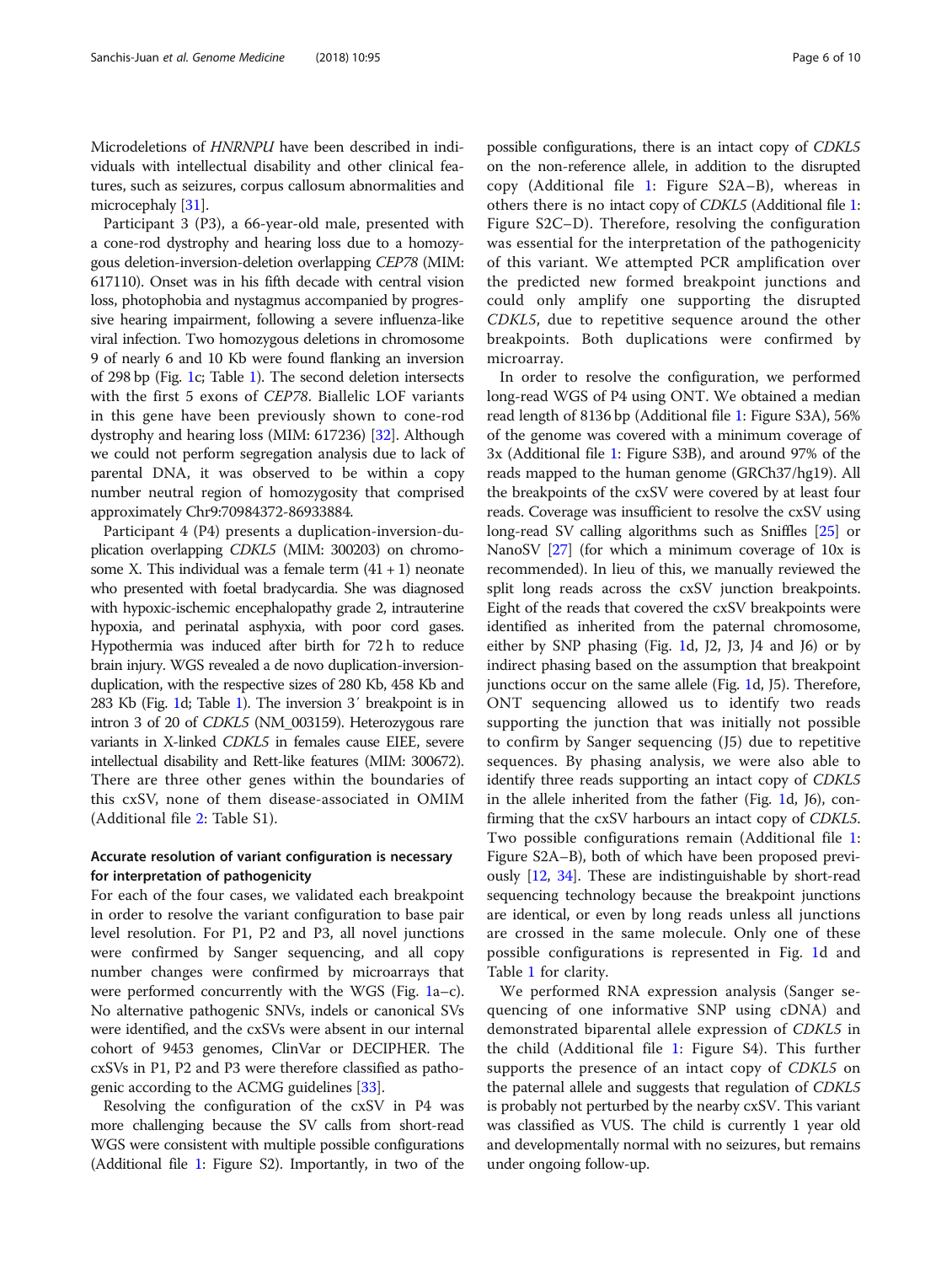# Microhomology and repetitive elements occur in conjunction at cxSV breakpoint junctions

Mutational signatures around novel breakpoint junctions of SVs can yield insights into the mechanisms by which they were formed. Therefore, we analysed the sequences of all of the novel breakpoint junctions. It has previously been reported that DNA replication-based mechanisms such as microhomology-mediated break-induced replication (MMBIR) or fork stalling and template switching (FoSTeS) are likely to be the primary mechanism responsible for the formation of  $cxSVs$   $[3, 4, 35-37]$  $[3, 4, 35-37]$  $[3, 4, 35-37]$  $[3, 4, 35-37]$  $[3, 4, 35-37]$  $[3, 4, 35-37]$  $[3, 4, 35-37]$ . Our data overall support this as there is microhomology of at least 3 bp in all of the eight novel breakpoint junctions in the four individuals (Additional file [1](#page-8-0): Figure S5 and Additional file [2](#page-8-0): Table S2). We also observe in P2 the insertion of two sequences of 5 and 48 bp in J1 and J3 junctions, and the insertion in P4 of a 100 bp Alu sequence in J2 junction. It has been previously suggested that Alu elements could facilitate template switching and annealing via homology between replication forks [\[37\]](#page-9-0).

Additional evaluation of the breakpoint sequences with RepeatMasker also identified longer repetitive elements in all of the individuals (Table 2 and Additional file [1](#page-8-0): Figure S5). In P1, we found that sequence flanking two of the breakpoints had high similarity to SINE sequences (ERVL-MaLRs), one with LINE sequences (L2) and one with DNA/hAT-Charlie (MER3) sequences (Table [1\)](#page-4-0); in P2, we noted that sequence flanking three of the breakpoints had similarity to SINE sequences (Alu and MIR); in

P3, sequences surrounding all the breakpoints presented high similarity to LINEs; and in P4, one of the breakpoints had similarity to SINE/Alu sequences.

A recent study showed that a high proportion of Alumediated SVs contain a hybrid Alu element in the derivative chromosome [\[34\]](#page-9-0). However, we do not observe these in our study. Studies have also shown that due to the error-prone nature of replication-based mechanisms of cxSV formation, de novo SNVs and indels can occur concomitantly to cxSVs [\[38\]](#page-9-0). Thus, we looked for de novo SNVs or indels in 1 Kb regions around each novel breakpoint junction in those individuals for which parental WGS data was available (P1 and P4), and there were none. For P2 and P3, we considered all rare SNVs and indels in those regions and did not identify any.

## **Discussion**

In the present study, we aimed to identify cxSVs relevant to Mendelian disease using short-read WGS, to resolve the precise variant configurations and to investigate possible mechanisms of cxSV formation. We have presented three individuals with pathogenic cxSVs and one with an interesting cxSV of unknown significance. We showed that precise resolution of variant configuration can be essential for interpreting pathogenicity and presented evidence of both DNA replication based and homologous recombination mechanisms of formation.

Here, we highlight the role of cxSVs as a cause of Mendelian disease. However, cxSVs are not typically considered

Participant **Breakpoint<sup>a</sup>** Breakpoint<sup>a</sup> Coordinate of breakpoint Repetitive elements P1 A3'-B5' 6:151443332 91% LTR/ERVL-MaLR B3′-C5′ 6:154768570 32% DNA/hAT-Charlie C3′-D5′ 6:154774047 75% LTR/ERVL-MaLR D3′-E5′ 6:154778901 26% LINE/L2 E3′-F5′ 6:154778992 – P2 A3'-B5' 1:244867200 70% SINE/Alu B3'-C5' 1:246064238 C3′-D5′ 1:246569871 45% SINE/MIR D3′-E5′ 1:246816211 88% SINE/Alu P3 A3'-B5' 9:80843698 9:80843698 82% LINE/L1 and 14% SINE/Alu B3′-C5′ 9:80849462 59% LINE/L1 C3′-D5′ 9:80849760 63% LINE/L1 D3′-E5′ 9:80859678 86% LINE/L1 P4 A3<sup>'</sup>-B5' A33<sup>'-B5'</sup> X:17793009 A31-B5' A33'-B5' A33'-B5' A33'-B5' A33'-B5' A33'-B5' A33'-B5' A33'-B5' A33'-B5' A33'-B5' A33'-B5' A33'-B5' A33'-B5' A33'-B5' A33'-B5' A33'-B5' A33'-B5' A33'-B5' A33'-B5' A33'-B5' A33'-B5' B3′-C5′ X:18074005 – C3′-D5′ X:18248955 41% SINE/Alu D3′-E5′ X:18532312 –

Table 2 Repetitive elements associated with cxSV reference breakpoints in the four participants

<sup>a</sup>Refers to genomic segments as shown in Fig. [1.](#page-3-0) Repetitive elements, identified using RepeatMasker, represent the percentage of repetitive sequence for a 300 bp region of reference sequence flanking the breakpoint, as specified element: class/family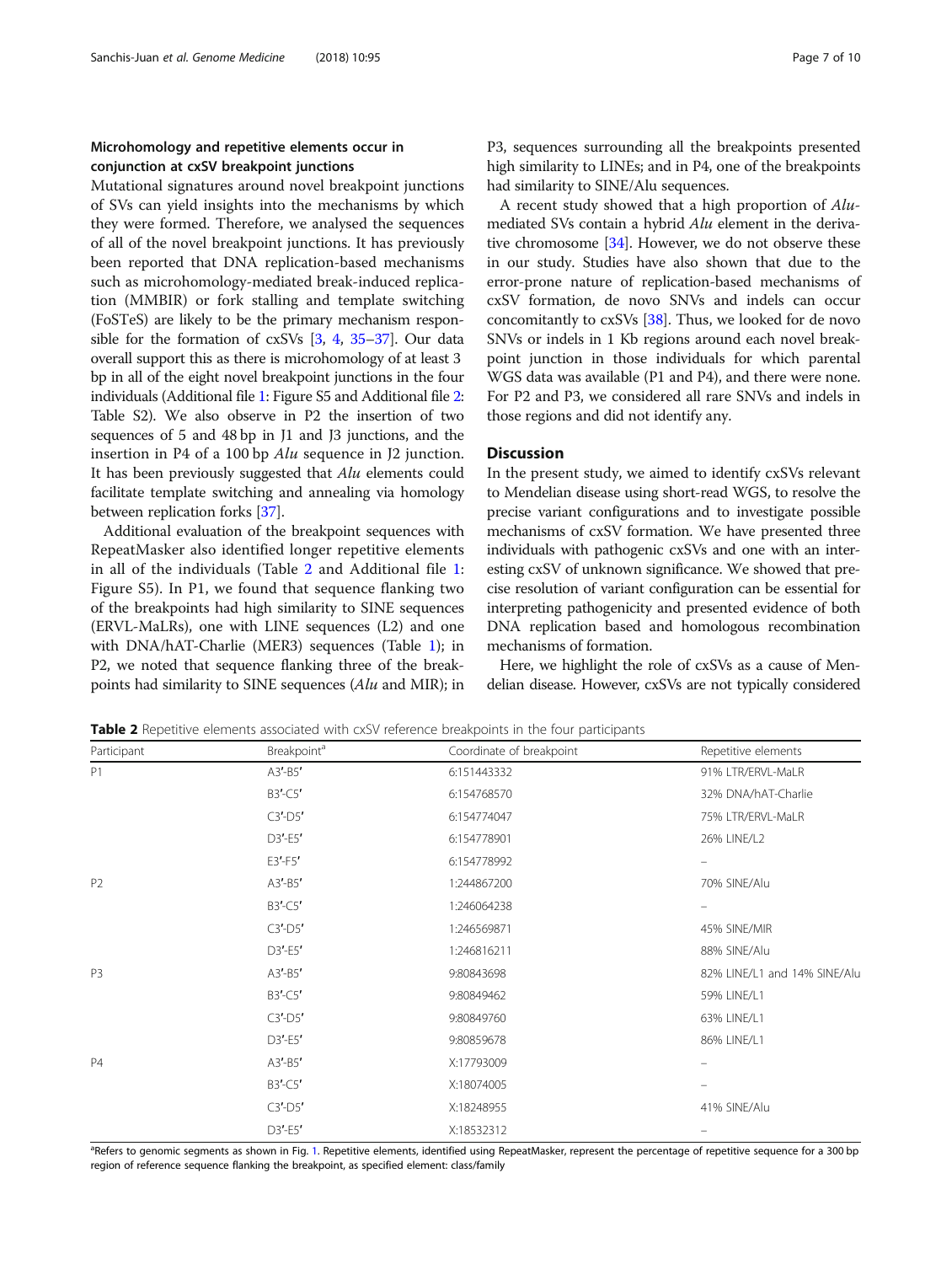in analysis pipelines, in part due to the technical and analytical challenges around identification and interpretation, and when there is an associated deletion or duplication detected by microarray further analysis is rarely performed. Therefore, when not included in analyses, the full scope of genome-wide structural variation is overlooked. In this study, 0.2% (3/1324) of Mendelian disease cases were caused by cxSV. This compares to approximately 5–20% of individuals with Mendelian disorders who have a clinically relevant canonical SV [\[18,](#page-9-0) [39,](#page-9-0) [40\]](#page-9-0). However, 0.2% is likely to be an underestimate because short-read WGS has limited power to resolve cxSVs and because our workflow was designed to maximise specificity.

There are several technologies available for the identification of cxSVs, including short-read WGS, long-read WGS, long insert WGS (liWGS) and microarrays, each with strengths and limitations. This study demonstrates the potential of short-read WGS to identify clinically relevant cxSVs. An advantage of this is that it is a more commonly used technology than some of the other options and does not necessitate using a different technology specifically to identify cxSVs. The main limitation is that at repetitive regions mapping and variant calling algorithms have lower sensitivity. This is particularly problematic given that cxSVs are more likely to occur in repetitive regions. These limitations may now be addressed by long-read sequencing technologies such as Nanopore, either in combination with another technology as in this study or as a first line approach. These have the advantage of reads of 10–100 Kb allowing for more accurate mapping particularly over repetitive regions and facilitating phasing [[27](#page-9-0)]. Various other studies have already demonstrated the power of long-read WGS to detect SVs and cxSVs [\[25,](#page-9-0) [27](#page-9-0), [41](#page-9-0), [42\]](#page-9-0). However, the limitations are that coverage is lower and error rate is higher than short-read WGS. For these reasons, it is unlikely that, in our case, these variants would have been identified from long-read data alone without prior knowledge of the region of interest. A third possible method to identify complex rearrangements is liWGS, which has been successfully employed to detect cxSVs in other studies, and has the advantage over shortread WGS of improved mapping particularly over repetitive regions due to the large fragments, but has a lower resolution of  $\sim$  5 Kb [\[11](#page-9-0)–[13\]](#page-9-0).

The segments of cxSVs that have copy number changes could in some cases be detected by microarray. These have the advantage of low cost, and that they are already the first-line test in many cases. However, they do not allow precise resolution of breakpoints and they would also miss inversions and those cxSVs where there is no CNV change. Importantly, a routinely pre-screening by microarray could potentially identify a high number of cxSVs. Actually, it has been reported that 7.6% of all rare duplications detected by microarray are part of a complex rearrangement [\[12\]](#page-9-0). However, it is likely that many 'canonical CNVs' detected by microarray are actually misclassified cxSVs, in part due to the impossibility for detecting inversions by microarray, since inversions are involved in

changes of all four cxSVs were confirmed by microarrays. Our experience with P4, whose cxSV intersects CDKL5, demonstrates that understanding the precise configuration of a cxSV can be essential for interpreting the pathogenicity of the variant, especially if the gene of interest is disrupted by a duplication or inversion rather than a deletion. The impact of a deletion on the function of affected genes is generally assumed to be LOF. However, the consequence of a duplication can be uncertain and depends on precisely how the variant rearranges the gene, as well as gene-specific factors such as dosage sensitivity. Furthermore, duplications intersecting regulatory regions can result in a different phenotype from variants within the gene itself [[43](#page-9-0)].

84.8% of cxSVs [[11](#page-9-0)]. In this study, the copy number

Investigating cxSVs in our cohort identified previously reported subclasses (delINVdup, delINVdel and dupINVdup in P2, P3 and P4, respectively), as well as a dupINVinvDEL in P1 [[11\]](#page-9-0). One of the limitations of our study is that certain subclasses of cxSVs such as chromothripsis and those formed by nested rather than chained breakpoints would be excluded by our filtering and clustering method. Our method was designed specifically to identify possibly pathogenic variants in Mendelian disease, and thus was optimised to maximise specificity, at the cost of sensitivity and scalability. Therefore, while a detailed, sensitive, largescale assessment of the role of cxSVs in Mendelian disease would be valuable, this is beyond the scope of the present study. Even when a putative cxSVs is identified, sometimes it is not straightforward to define them because the distinction between canonical SVs, cxSVs and chromoanagenesis can be unclear [\[35,](#page-9-0) [38](#page-9-0)]. It is therefore perhaps appropriate to consider types of human genomic variation as a continuum rather than discrete classes, progressing from SNVs (that typically cause the least disruption to the genome), through indels, canonical SVs and cxSVs to the highly disruptive chromoanagenesis and aneuploidies.

The high frequency of microhomology observed at the breakpoint junctions of the cxSVs in our study and the presence of inserted sequence in three of them is consistent with the hypothesis that replication-based mechanisms such as FoSTeS/MMBIR are primarily responsible for the formation of  $cxSVs$  [[3,](#page-8-0) [4,](#page-8-0) [35](#page-9-0)–[37\]](#page-9-0). However, we also find longer repetitive elements including Alu elements in the vicinity of breakpoint junctions in all of the cxSVs, consistent with other studies [\[44](#page-9-0), [45\]](#page-9-0). The exact role of repetitive elements in SV/cxSV formation is currently unclear. Repetitive elements have classically been seen as signatures of recombination-based mechanisms such as non-allelic homologous recombination, which is a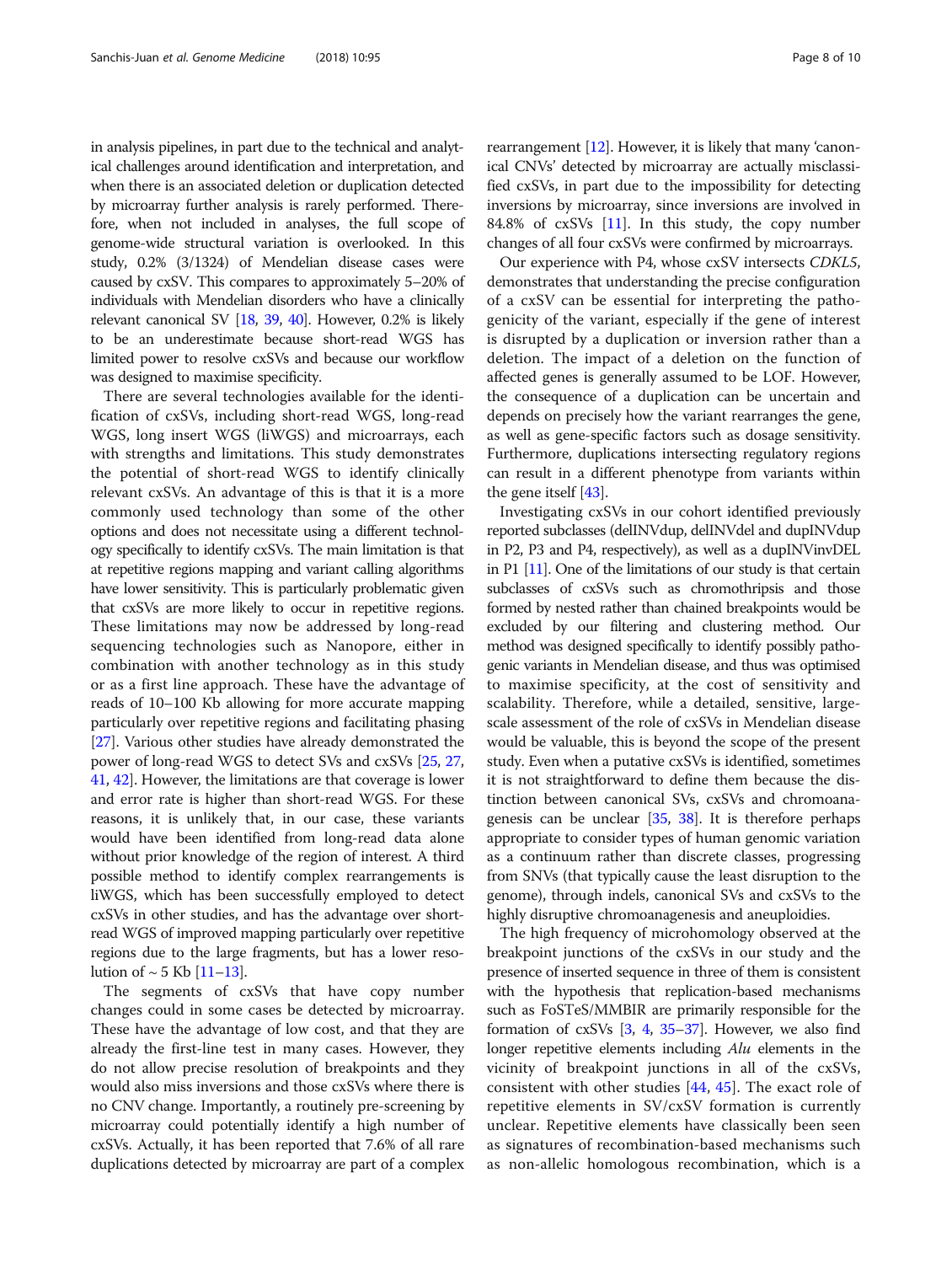<span id="page-8-0"></span>well-known mechanism of formation of recurrent SVs [4, [44](#page-9-0)]. This could suggest that recombination-based and replication-based mutational mechanisms might together mediate the formation of non-recurrent cxSVs. However, it is more likely that repetitive elements facilitate replication-based SV/cxSV formation by, for example, providing the requisite microhomology islands or increasing the susceptibility of the region to the formation of secondary DNA structures that can cause replication fork collapse [\[46,](#page-9-0) [47](#page-9-0)].

# Conclusions

Our work demonstrates that cxSVs contribute to rare Mendelian disorders, and provides insight into identifying and resolving both the conformation and the mechanism of formation of cxSVs by using short and long-read WGS. We demonstrate that understanding the precise configuration can be essential for interpreting the pathogenicity of cxSVs. We suggest that cxSVs should be included into research and clinical diagnosis and considered when screening SVs in the human genome. Further detailed characterisation of cxSVs in large-scale WGS studies will be essential for further unveiling the complex architecture of cxSVs and determining accurate population frequencies.

# Additional files

[Additional file 1:](https://doi.org/10.1186/s13073-018-0606-6) Figure S1. cxSV analysis workflow. Figure S2. cxSV models for P4. Figure S3. Quality control results of the long-read WGS performed on P4. Figure S4. RNA gene expression of CDKL5 from P4 and both parents. Figure S5. Proposed mechanisms of cxSV formation and breakpoint junction alignments. (PDF 1966 kb)

[Additional file 2:](https://doi.org/10.1186/s13073-018-0606-6) Table S1. List of genes present in P1, P2, P3 and P4 cxSVs). Table S2. Complex SVs breakpoint details) (XLSX 32 kb)

#### Abbreviations

CSS: Coffin-Siris syndrome; cxSV: Complex structural variant; EIEE: Early infantile epileptic encephalopathy; FoSTeS: Fork stalling and template switching; IRD: Inherited retinal disorder; liWGS: Long insert WGS; LOF: Loss-of-function; MMBIR: Microhomology-mediated break-induced replication; NDD: Neurological and developmental disorder; ONT: Oxford Nanopore Technologies; SNV: Single nucleotide variant; SV: Structural variant; WGS: Whole-genome sequencing

#### Acknowledgements

We thank the participants involved in this study and their families. We thank Dr. Ernest Turro for his part in initiating our collaboration with Oxford Nanopore Technologies and for the helpful comments on this manuscript. We also thank Mateus Patricio for his contribution to the breakpoint analysis.

#### Funding

This work was supported by the National Institute for Health Research England (NIHR) for the NIHR BioResource project (grant number RG65966). GA and ARW are supported by the NIHR Biomedical Research Centre at Moorfields Eye Hospital NHS Trust and UCL Institute of Ophthalmology, Moorfields Eye Charity, Fight for Sight (UK), Foundation Fighting Blindness and Retinitis Pigmentosa Fighting Blindness. GA is a recipient of a Fight for Sight (UK) Early Career Investigator Award.

#### Availability of data and materials

Sequence data for the 1324 individuals in this work have been deposited at the European Genome-Phenome Archive. IRD (EGAD00001002656) is available at the time of publication of this article. NGC (EGAD00001004357) and NDD(EGAD00001004456) will become available in 2019. In the meantime, the data will be available upon reasonable request, and sequencing data for just the four individuals presented in this work (P1, P2, P3 and P4) have also been made available in a separate release (EGAD00001004438). The four complex structural variants have been submitted to ClinVar (SCV000807695, SCV000807696, SCV000807697 and SCV000807698).

#### Authors' contributions

ASJ, KC and FLR designed the study. CEF, KM, DG and WHO helped with study design. ASJ performed the formal analysis and investigation under the supervision of KC and FLR. JS, ASJ, ID and LS performed variant validation and expression analysis. ASJ and NG set up the long-read sequencing analysis pipeline. ID, HD, GA, ARW, TC, TA and RGB recruited participants and collected the clinical data and samples. KC, ASJ, CEF and CP performed data processing. KS, KM, ED and ME performed data curation or project administration. ASJ and KC wrote the manuscript. All authors read and approved the final manuscript.

#### Ethics approval and consent to participate

All participants provided written informed consent to participate in the study. The study was approved by the East of England Cambridge South national institutional review board (13/EE/0325). The research conforms with the principles of the Declaration of Helsinki.

#### Consent for publication

All individuals involved in this study provided consent for publication.

### Competing interests

The authors declare that they have no competing interests.

#### Publisher's Note

Springer Nature remains neutral with regard to jurisdictional claims in published maps and institutional affiliations.

#### Author details

<sup>1</sup>Department of Haematology, University of Cambridge, NHS Blood and Transplant Centre, Cambridge CB2 0PT, UK. <sup>2</sup>NIHR BioResource, Cambridge University Hospitals NHS Foundation Trust, Cambridge Biomedical Campus, Cambridge CB2 0QQ, UK. <sup>3</sup>Department of Paediatrics, University of Cambridge, Cambridge CB2 0QQ, UK. <sup>4</sup>Cambridge University Hospitals NHS Foundation Trust, Cambridge CB2 0QQ, UK. <sup>5</sup>Department of Medical Genetics, Cambridge Institute for Medical Research, University of Cambridge, Cambridge CB2 0XY, UK. <sup>6</sup>National Health Service Blood and Transplant (NHSBT), Cambridge Biomedical Campus, Cambridge CB2 0PT, UK.<sup>7</sup>BHF Centre of Excellence, Division of Cardiovascular Medicine, Addenbrooke's Hospital, Cambridge Biomedical Campus, Cambridge CB2 0QQ, UK. <sup>8</sup>UCL Institute of Ophthalmology, University College London, London EC1V 9EL, UK. <sup>9</sup> Moorfields Eye Hospital NHS Trust, London EC1V 2PD, UK. <sup>10</sup> West Midlands Genomic Medicine Centre, University Hospitals Birmingham, Birmingham, UK.

# Received: 15 June 2018 Accepted: 23 November 2018

#### References

- 1. Sudmant PH, Rausch T, Gardner EJ, Handsaker RE, Abyzov A, Huddleston J, et al. An integrated map of structural variation in 2,504 human genomes. Nature. 2015;526(7571):75–81.
- 2. Conrad DF, Bird C, Blackburne B, Lindsay S, Mamanova L, Lee C, et al. Mutation spectrum revealed by breakpoint sequencing of human germline CNVs. Nat Genet. 2010;42(5):385–91.
- 3. Quinlan AR, Hall IM. Characterizing complex structural variation in germline and somatic genomes. Trends Genet. 2012;28(1):43–53.
- 4. Weckselblatt B, Rudd MK. Human structural variation: mechanisms of chromosome rearrangements. Trends Genet. 2015;31(10):587–99.
- 5. Carvalho CM, Ramocki MB, Pehlivan D, Franco LM, Gonzaga-Jauregui C, Fang P, et al. Inverted genomic segments and complex triplication